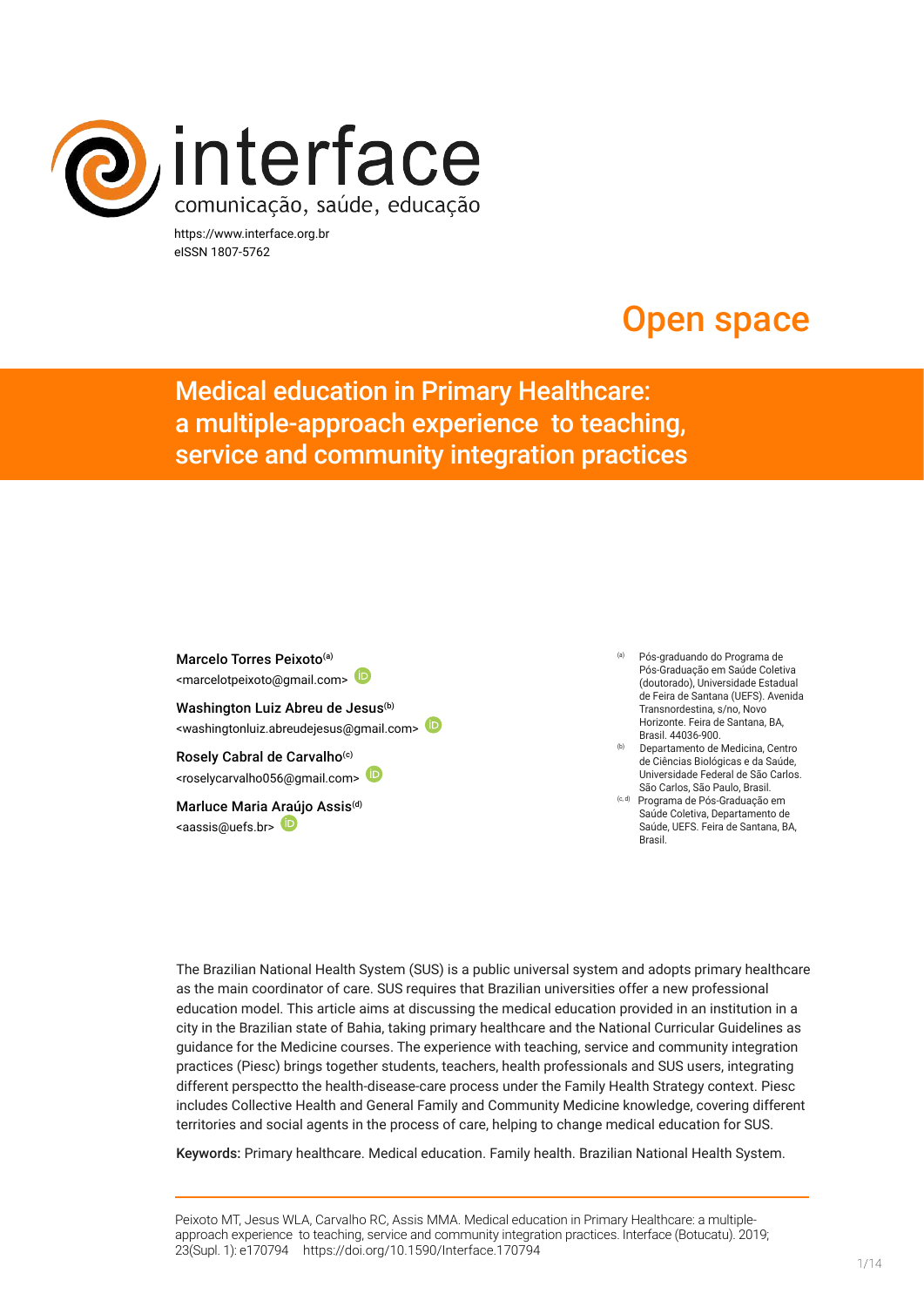## **Introduction**

 $\mathbf{\Theta}$ 

As a public universal system, the Brazilian National Health System (SUS) requires that Brazilian universities educate professionals to be increasingly committed to a human and quality perspective based on the principles of equality and comprehensive care. According to SUS, professionals need to coadunate with the health needs of the population and of the services in different contexts and with different roles played by the professional education's agents in this field<sup>1</sup>. These professionals need to follow guidelines that are consistent with the current demands for work and education in health regulation, as well as with how to manage people in the public scenario<sup>2,3</sup>.

This ideology was consolidated based on the Brazilian Healthcare Reform and its constitutive movements<sup>4,5</sup>. It is shaped as a legacy of discussions related to the needs of health professional education, which was contradictorily built in the last century, particularly based on Flexner's model. Flexner's model privileged the hospital setting and the specialized education.

The traditional medical education is inserted into this perspective of the importance given to specialty and super-specialty that are incorporated by the job market "in different modalities, resulting in a technical and social stratification of the medical work"6 (p. 124). Therefore, different medical work modalities are observed: "wage earners, self-employed, organization into cooperatives of different types and entrepreneur doctors who work with service provision both in SUS and in the private sector"<sup>6</sup> (p. 124).

The medical work is expressed in the daily routine of health services as part of the relationships among different knowledge and practices, involving other health professionals and users in the conception of the health-disease process and in the way services are organized in order to meet the population's demands/needs. Additionally, "health practice will always be related to the conditions of life and its multiple dimensions: social, biological, ethical-political"<sup>7</sup> (p. 444).

Primary healthcare, in turn, is a privileged space of education for health professionals, according to the guiding prerequisites of SUS. It is considered a preferential gateway of the healthcare network, welcoming users and families in order to create bonds and accountability for individual and collective care<sup>8</sup>. This level of care and management model aims at coordinating care in the network in a longitudinal, comprehensive and interdisciplinary way, focusing on the individual's importance and respecting their social, cultural and historical context<sup>9</sup>.

Primary healthcare education and qualification are associated with the attempt to achieve a comprehensive and universal care in SUS. This attempt is justified by the fact that SUS is an astringed territory based on a family and community approach where several agents are involved in different ways of providing healthcare<sup>10</sup>.

Studies on international experiences<sup>11,12</sup> conducted in different countries have shown that primary healthcare produces positive results when addressing people's needs, also impacting on the professional qualification processes. In Brazil, some studies<sup>13,14</sup> that assessed the quality of services considering their attributes and using the Primary Care Assessment Tool (PCATool) revealed that the most important factor that indicated the quality of the services is related to a better education and qualification of professionals. In this sense, managers should give preference to hiring professionals with proper education to work in this level of care. However, even after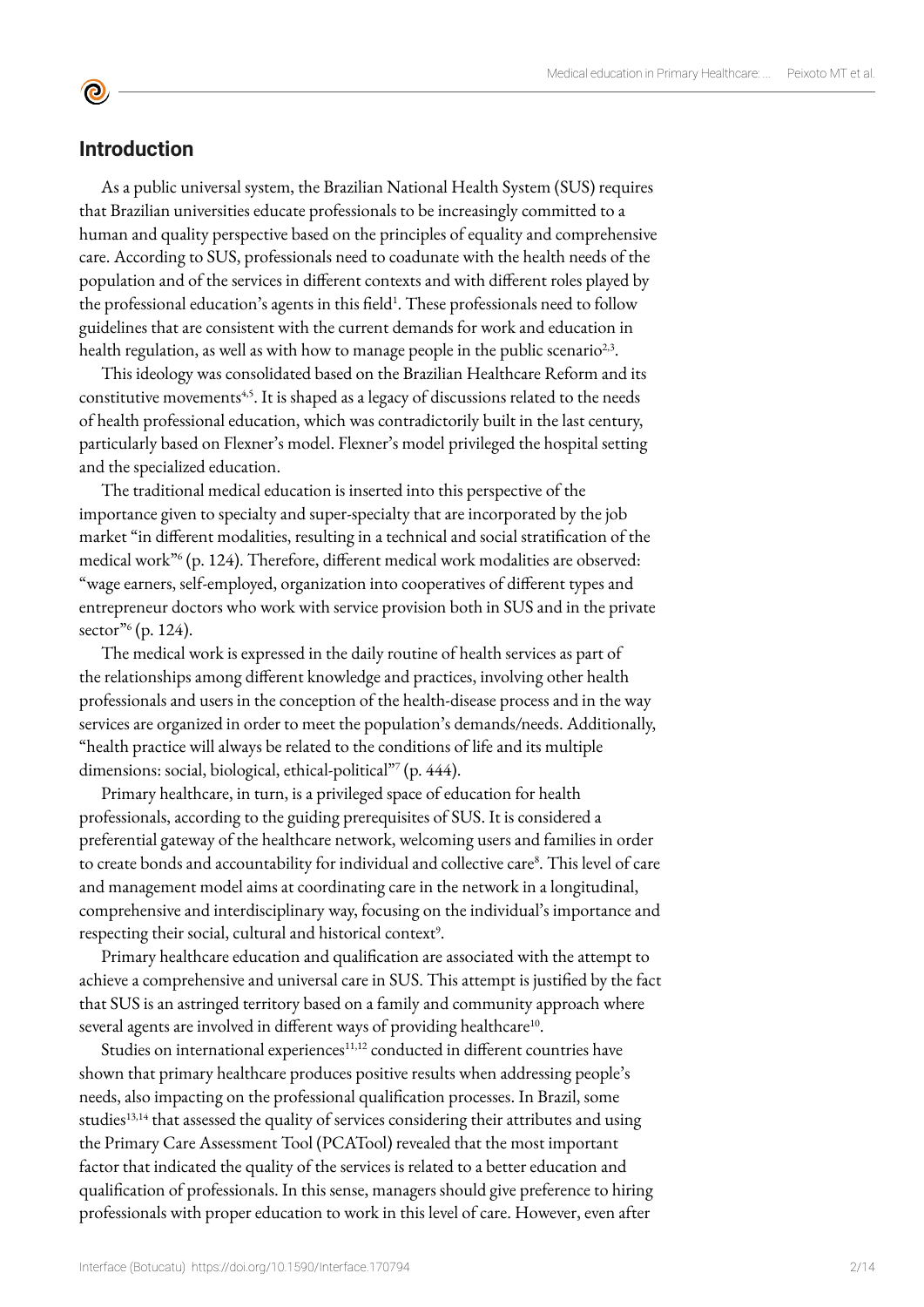significant epidemiological changes and advances in primary healthcare policies and practices in Brazil in the last few years, there are sociopolitical and structural obstacles to its consolidation, such as the ones related to the way work is organized<sup>15,16</sup>.

 $\mathbf{\Theta}$ 

Besides Medicine, other professions have also tried to diversify their fields of activity, particularly those related to primary healthcare. However, this diversification requires further discussion. Besides the social demand, there is a real need for readapting the curricula of undergraduate health courses<sup>17</sup>. This broad academic and social process resulted in a series of proposals of changes in the medical education curricula. These proposals influenced the premises of the new National Curricular Guidelines<sup>18</sup> instituted in 2014. They have also guided the implementation of new Medicine courses by changing the Political-Pedagogical Projects of institutions that are already established in the Brazilian scenario.

This article aims at discussing the medical education of an institution in a city in the Brazilian state of Bahia. This discussion is based on primary healthcare and the National Curricular Guidelines of Medicine courses. The experience of Teaching, Service and Community Integration Practices (PIESC) is contextualized, explicating the dynamics of the relationships among students, teachers, health professionals and SUS users involved in the mutual learning process in a conceptual map.

# **Contextualizing the Medicine course of Universidade Estadual de Feira de Santana and the new challenges for medical education: a methodological analysis**

Analyzing a Medicine course in the semi-arid climate of the Brazilian state of Bahia as a case study means integrating articulate critical analyses into theoretical and practical extracts of a medical education proposal in the timeline, ensuring significant opportunities to learn about topics and issues of interest<sup>19</sup>. This experience is focused on active and critical learning, in which Medicine students play a central role. From the very beginning of their education, students are encouraged to think, reflect, discuss, analyze and act upon themes and content related to the local public health and social reality into which they are inserted. This is the necessary starting point to build comprehensive care practices that are consistent with SUS.

The initial challenges of a group of 12 doctor-teachers, nurses and dental surgeons, with a Master's and Doctoral degree in Public Health and Medicine, mediators in the teaching and learning process, who worked as learning facilitators in a mutual and integrated way when planning teaching activities. Therefore, the Medicine course of Universidade Estadual de Feira de Santana (UEFS) was implemented in 2003 offering 30 annual spots (this number is kept until today, 2018). The course is guided by the National Curricular Guidelines adopted by the Brazilian Ministry of Education (MEC) in 2001<sup>20</sup>. It was based on active methodologies in the teaching-learningreflecting-caring process, particularly on the issue-based learning and questioning methodology.

Therefore, the Political-Pedagogical Project glimpses the education of future doctors engaged in social territories, where local SUS problems and needs emerge. This education has a humanist view and adheres to health policies in the local, state and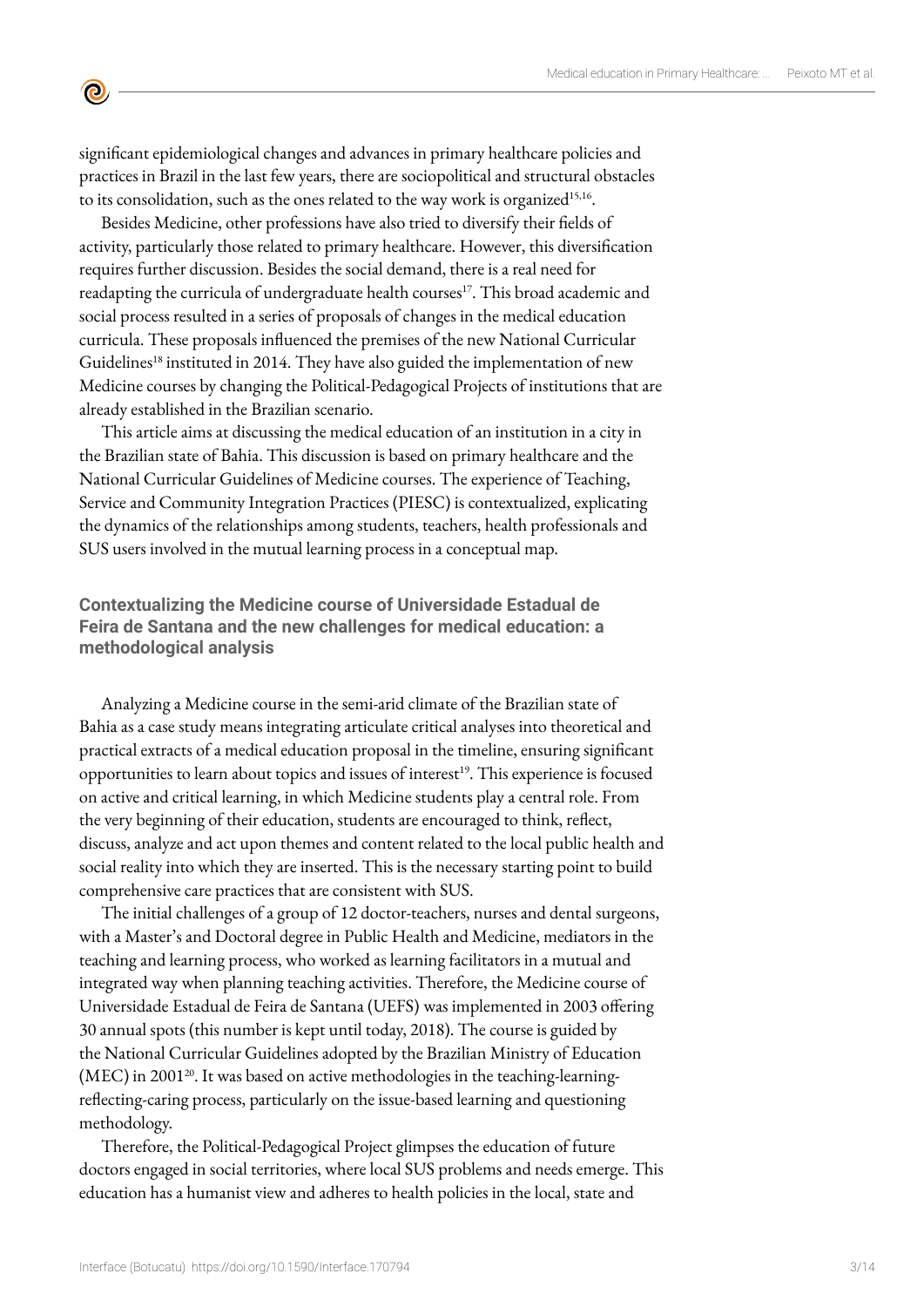federal context. The course is structured into two moments. The first one is the basic cycle, which is experienced in the first four years and is organized into three axes: 1) tutorial group activity, 2) clinical skills and attitudes, and 3) PIESC. The second one is the vocational cycle, in the last two years of the course. During this period, students work in the medical residency performing clinical activities as a supervised internship.

PIESC's learning is based on an active teaching methodology that positively influences the educator's understanding and point of view. Consequently, educators prepare students for the social context based on a problem-based education as part of the significant experiences involving interdisciplinary knowledge. The combination of different points of view indicates a critical perspective and an openness for dialog. Creative and innovative practices aimed at making intertwined connections among men, the world, the society and education guide this combination of different points of view21.

A problematizing education is based on Maguerez  $Arc^{22}$ , on the idea of theorization/creation of answers, in order to understand the reality and the analyzed problems as conducting wires of the learning process. This type of education articulates the arrangement of the themes to be discussed in a participative and dialogical way, focused on the importance of different knowledge and practice nuclei based on teamwork, with continuous reflection upon each professional role, adopting the idea of an interprofessional work $^{23}$ .

PIESC's compass originates from the process of collective education of health professionals in the region of the city of Feira de Santana. They developed local planning projects, creating efficient and feasible intervention tools in the social territories that surround the university. The accumulation of experiences of the undergraduate Nursing and Dentistry courses provided a measurement and guiding tool for the newly-created Medicine course by adopting primary healthcare as one of the limiting axes of the education process.

In summary, the Medicine course education at UEFS aims at encompassing the health-disease-care process based on social, historical, biological, behavioral, psychological, ecological and ethical determinants. It aims at paying attention to the entire lifecycle, from pregnancy to the old age, always trying to achieve a comprehensive healthcare, with actions of promotion, prevention, diagnosis, treatment and rehab. It also aims at understanding primary healthcare as a guiding axis of care in its relational dynamics: students, teachers, health team and the people who need care24.

#### **Results and discussion**

 $\mathbf{\Theta}$ 

PIESC is the main curricular component of the Medicine course at UEFS, contextualized under the social intervention space of primary healthcare. Students' practice is mediated by teachers and integrated into Family Health Strategy (ESF) and NASF professionals, and members of the local community. Knowledge, skills, attitudes and values are discussed, articulating different points of view about the problems/ needs of different agents (people, family and community) and their relationship with the professionals who try to provide care in different aspects and complexities of the daily routine.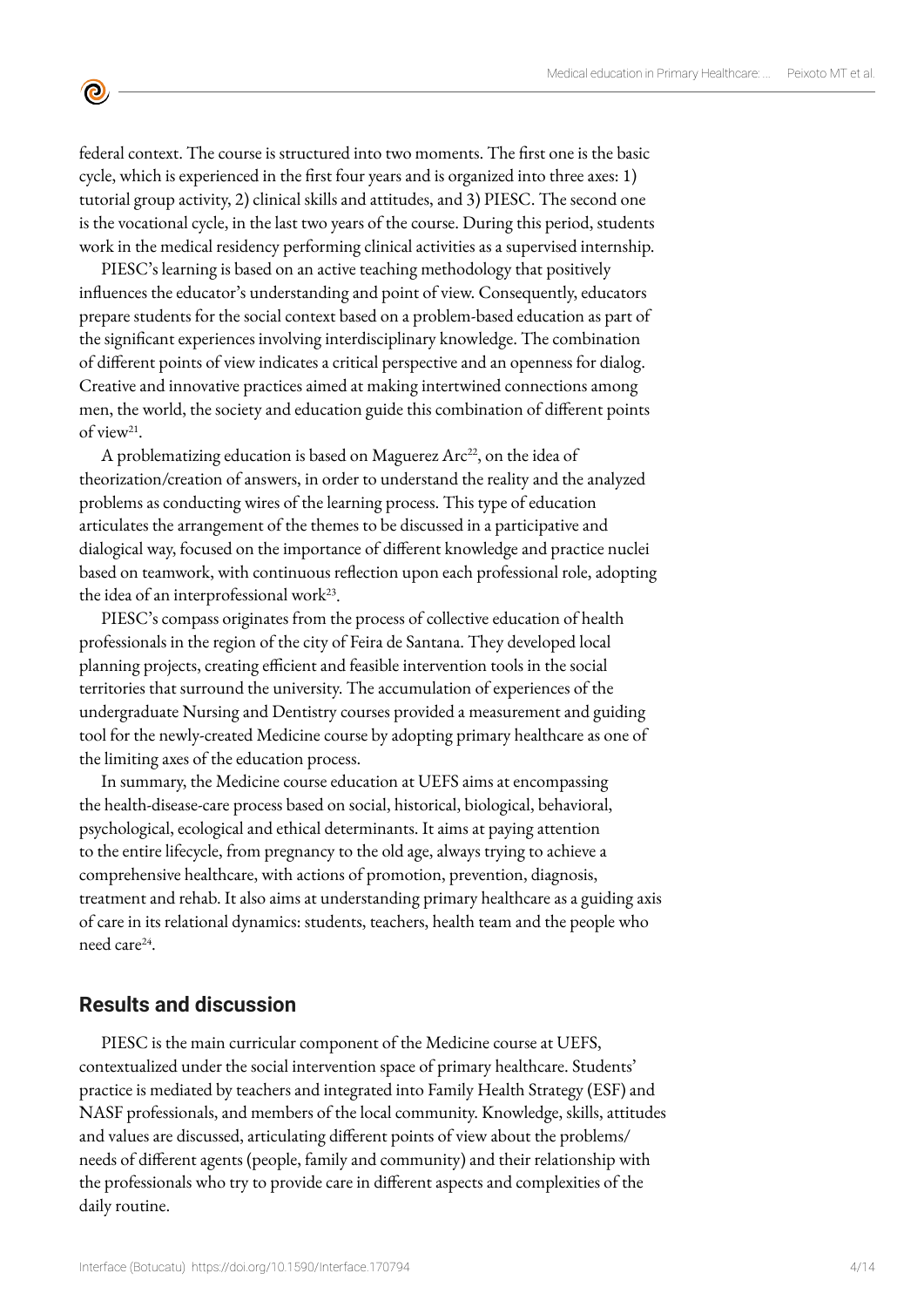The difference in the context of this reality can be understood by the idea of an articulate group, not in the sense of a group of people, but in the sense of an inventive movement of the importance given to singularities, without losing the idea of the group as a whole. It is a continuous process of deterritorialization where each person, in their complexity and multiplicity, aims at co-managing the production of subjectivities<sup>25</sup>.

 $\bullet$ 

PIESC aims at contributing to a medical education in primary healthcare, uncovering the complexity of the health-disease-care process throughout the lifecycle. The objective is to prepare doctors to understand the expanded concept of health and know how to welcome and establish accountability bonds when coordinating the necessary actions to improve the quality of life of people/families/communities.

PIESC's ideology regarding medical education in primary healthcare is aligned with the conceptions of the European Academy of Teachers in General Practice (EURACT). EURACT suggests six categories of core competencies for the Family Medicine education: primary care management, person-centered care, specific problem solving skills, comprehensive approach, community orientation and holistic approach<sup>26</sup>.

When the course was created, in 2003, PIESC's teaching and learning activities were planned based on the National Curricular Guidelines (published in 2001). According to these guidelines, medical education should cover, as an essential content, the health-disease process of the patient, family and community in an articulate way with the epidemiological and professional reality, providing a comprehensive care. Therefore, the course fosters an active interaction between students, users and health professionals from its very beginning. This active interaction enables students to deal with real problems and take responsibilities as an agent who provides care and assistance<sup>27</sup>.

In the path of new cycles incorporated in the development of PIESC, teachers adopted a forefront attitude and a critical view of the health problems faced by people/families in the studied territories. They matured the teaching, learning and education activities based on the changes made in the health guidelines, protocols and policies implemented by the Brazilian Ministry of Health in the primary healthcare scope and taking into consideration the epidemiological and social needs of the local communities. Therefore, it was possible to incorporate new knowledge and practice implemented and/or updated by SUS. This possibility enabled to expand the solution of actions developed by PIESC in ESF in a continuous process of curricular reorganization, with more dialog.

PIESC is developed in 16 Family Health Units (USF) during the first four years of the course with a workload of 150 hours/year (4 hours/week). The class of 30 students is split into 4 groups. Each group is designated a USF. Therefore, it is possible to build bonds and take responsibility with the Family Health team, NASF professionals and people/families/communities.

In the first two years, in PIESC I and II, the main focus is on building knowledge based on the community's dynamics related to Collective Health's theoretical and conceptual guidance. This path is confused with the construction of SUS, constituting a field of knowledge and social, multiprofessional and interdisciplinary practices. Therefore, the object of intervention is health, under the scope of groups and social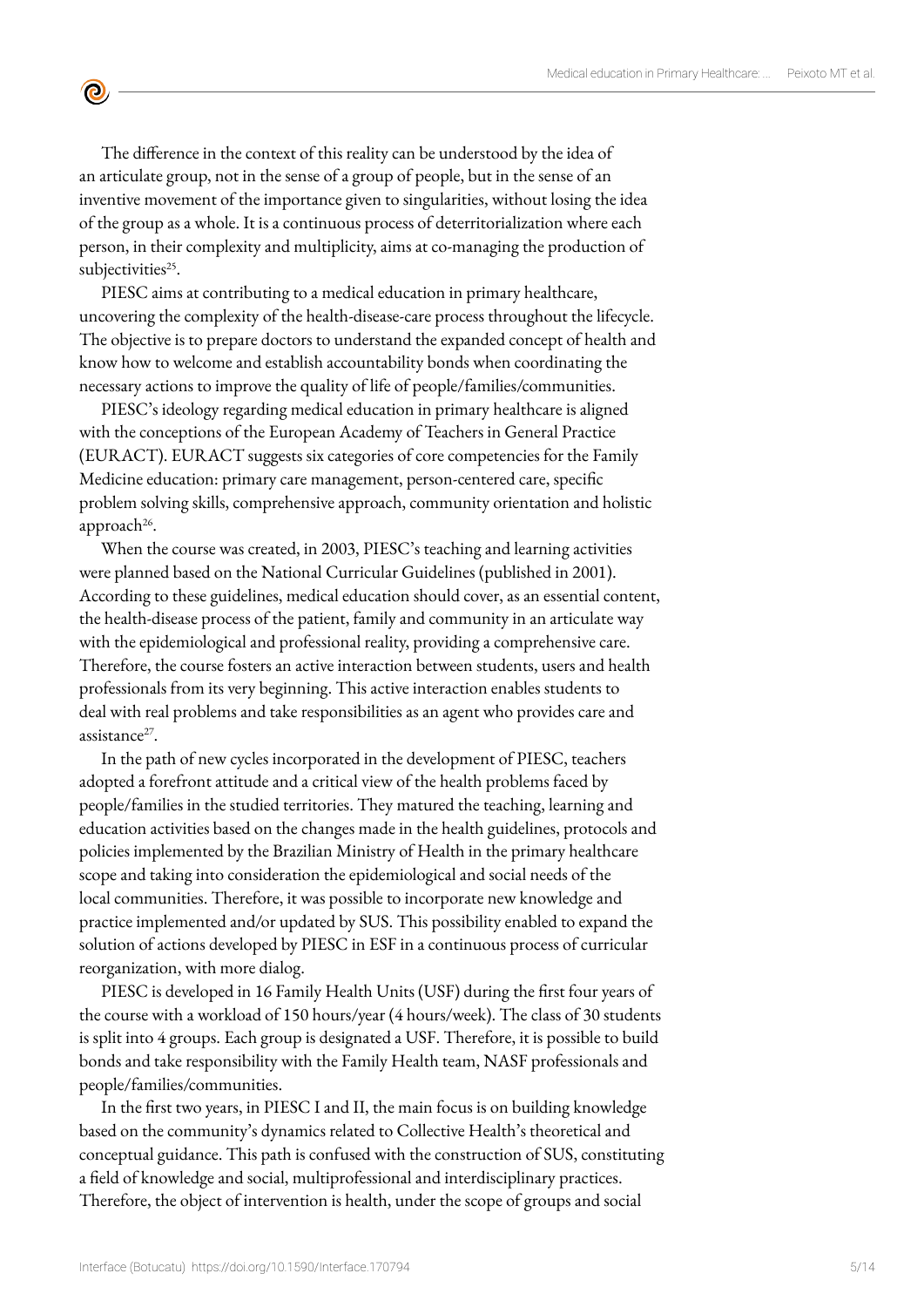classes, and of their practice aimed at the analysis of the population's health situation. This intervention incorporates the knowledge produced related to social and biological determinants of health-disease, the creation of policies and the management of processes aimed at controlling problems<sup>28</sup>.

 $\bullet$ 

In the third and fourth years, in PIESC III and IV, learning is focused on people/ families, based on General Family and Community Medicine. This type of medical specialization privileges primary healthcare and is considered a strategy in the conformation of health systems. Family doctors are responsible for the first contact, i.e., for a comprehensive, longitudinal and coordinated healthcare that takes the patient's family and community context into account<sup>29</sup>.

The process of learning by doing, reflecting and providing a new meaning enabled to draw a conceptual map (Figure 1) featuring objectives, theoretical and practical activities, and final products.

In the theoretical activities, debates are problematized based on a guiding issue and aligned to SUS policies, protocols and guidelines. Qualifications and workshops are developed by teachers with different educational backgrounds (Medicine, Dentistry, Nursing, Sociology) and SUS professionals with expertise on generating themes.

Practical activities are mediated by teachers and followed up by ESF and NASF professionals, providing interlocution and integration with the territories' people/ families/communities. All individual and collective activities are discussed and agreed upon among all agents involved in the care process.

At the end of each school year, teachers revise the conceptual map's components and/or the activities. They take into account the assessment forms filled out by students, the health services needs and the people/family/community's health problems/aggravations/risks. PIESC's pedagogical planning and assessment tool is thus transformed into a dynamic and contextualized process.

Therefore, the systems of the episteme forms evoked in the conceptual map's diagrams are postulated in the theoretical/practical fields and in the rationalities of the social and political dimensions of the way health is organized, in SUS and in the Brazilian medical education $30$ . The episteme forms constitute a learning mosaic before and during the experience process. This mosaic is present in the society, in the promotion of health and in the care provided to people/families in social territories of exchange among the historical, social and dialectical realities postulated and supported by Santos  $(2004)^{31}$ .

An issue that deserves being discussed is the creation of the More Doctors Program, in 2013. The More Doctors Program aims at strengthening and expanding the education of doctors to SUS. The program's objectives are: to reduce the lack of doctors in the country, to strengthen primary healthcare, to improve medical education, to increase the insertion of undergraduate students in SUS health units and to strengthen the permanent education policy through teaching-service integration<sup>32</sup>.

The More Doctors Program's actions in the undergraduate Medicine course are focused on increasing the offer of 30 spots by establishing criteria for opening new courses. Furthermore, they provide for new parameters for the National Curricular Guidelines, redefining the profile of graduate doctors, strengthening SUS as the main scenario for professional education, with emphasis on primary healthcare and urgency/ emergency<sup>32</sup>.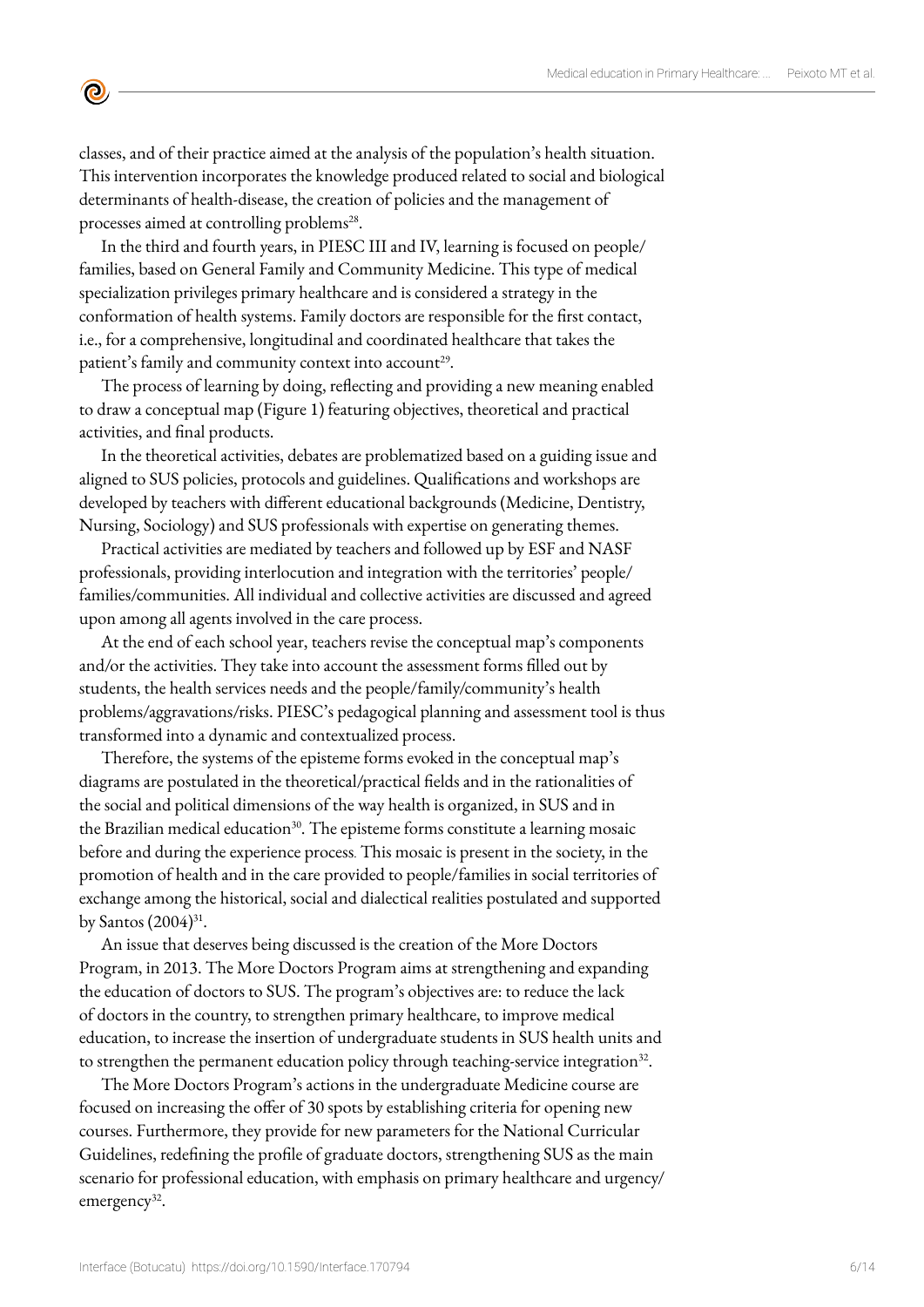| <b>DEBATES</b><br>- Concept of health<br>- Social determinants in health<br>Construction process of SUS<br>Primary healthcare<br>- Family health<br>- Health planning                                                                                                                                      | <b>OBJECTIVE</b><br>To identify the<br>community's health<br>problems/aggravations<br><b>FINAL PRODUCT</b><br>Banner creation and<br>expanded summary                                                                 | - USF area territorialization<br>- USF area map creation<br>- Brief estimate in health<br>- Workshop: "Planning I:<br>establishing priorities and creating<br>problem trees"<br>- Workshop: "Planning II: creating<br>intervention plans"                                                                                                                 |
|------------------------------------------------------------------------------------------------------------------------------------------------------------------------------------------------------------------------------------------------------------------------------------------------------------|-----------------------------------------------------------------------------------------------------------------------------------------------------------------------------------------------------------------------|-----------------------------------------------------------------------------------------------------------------------------------------------------------------------------------------------------------------------------------------------------------------------------------------------------------------------------------------------------------|
| <b>DEBATES</b><br>- Selected themes based on<br>prioritized<br>problems/aggravations<br><b>WORKSHOPS AND QUALIFICATION</b><br>- Based on prioritized<br>problems/aggravations<br>- Tracking and identification of<br>health problems/aggravations                                                          | <b>OBJECTIVE</b><br>To face prioritized<br>problems/aggravation<br>s in the community<br><b>FINAL PRODUCT</b><br>Experience report<br>article                                                                         | - Workshop: "Planning III:<br>discussing action plans with the<br>community and USF team"<br>- Education, promotion and<br>prevention activities (individual and<br>collective)<br>related to prioritized<br>problems/aggravations<br>- Creation of an epidemiological<br>report<br>- Creation and application of<br>a tracking tool                      |
| <b>DEBATES</b><br>- Lifecycles and gender<br>- Vulnerable populations' health<br>- Chronic conditions<br>- Transmitted diseases<br><b>QUALIFICATION</b><br>- Family and community Medicine<br>- Care management in health<br>- Expanded and shared clinic<br>- Matrix support<br>- Local regulation system | <b>OBJECTIVE</b><br>To create Family<br><b>Therapy Projects</b><br><b>FINAL PRODUCT</b><br>Workshop: "Family<br>Therapy Projects in Family<br>Health Strategy: a<br>multiprofessional approach<br>to care management" | Family selection<br>Diagnosis of the health situation<br>of families/people: actions at<br>home (family chart, ecomap,<br>home diagnosis tools)<br>Diagnosis of the health situation of<br>families/people: actions in USF<br>(doctor appointments: family and<br>community Medicine, Pediatrics,<br>Gynecology)<br>- Creation of Family Therapy Projects |
| QUALIFICATION<br>- Oral health<br>- Integrating and complementary<br>practices: Homeopathy<br>- Selected themes based on<br>people/families'<br>problems/aggravations                                                                                                                                      | <b>OBJECTIVE</b><br>To execute and follow up<br><b>Family Therapy Projects</b><br><b>FINAL PRODUCT</b><br>Banner creation,<br>expanded summary and<br>final PDF version                                               | - Execution of Family Therapy<br>Projects: comprehensive actions<br>(individual and collective) of<br>health promotion, prevention,<br>diagnosis, treatment and maintenance<br>in USF and at home<br>in an articulated way with<br>local services                                                                                                         |

**Figure 1.** Conceptual map of knowledge building in Teaching, Service and Community Integration Practices of the Medicine course of Universidade Estadual de Feira de Santana, Bahia, Brazil

Consequently, the new 2014 National Curricular Guidelines establish the need for articulation among knowledge, skills and attitudes in three specific areas: care, management and education in health. Future doctors should consider "the dimensions of the biological, subjective, ethnic-racial, gender, sexual orientation, socioeconomic,

 $\bullet$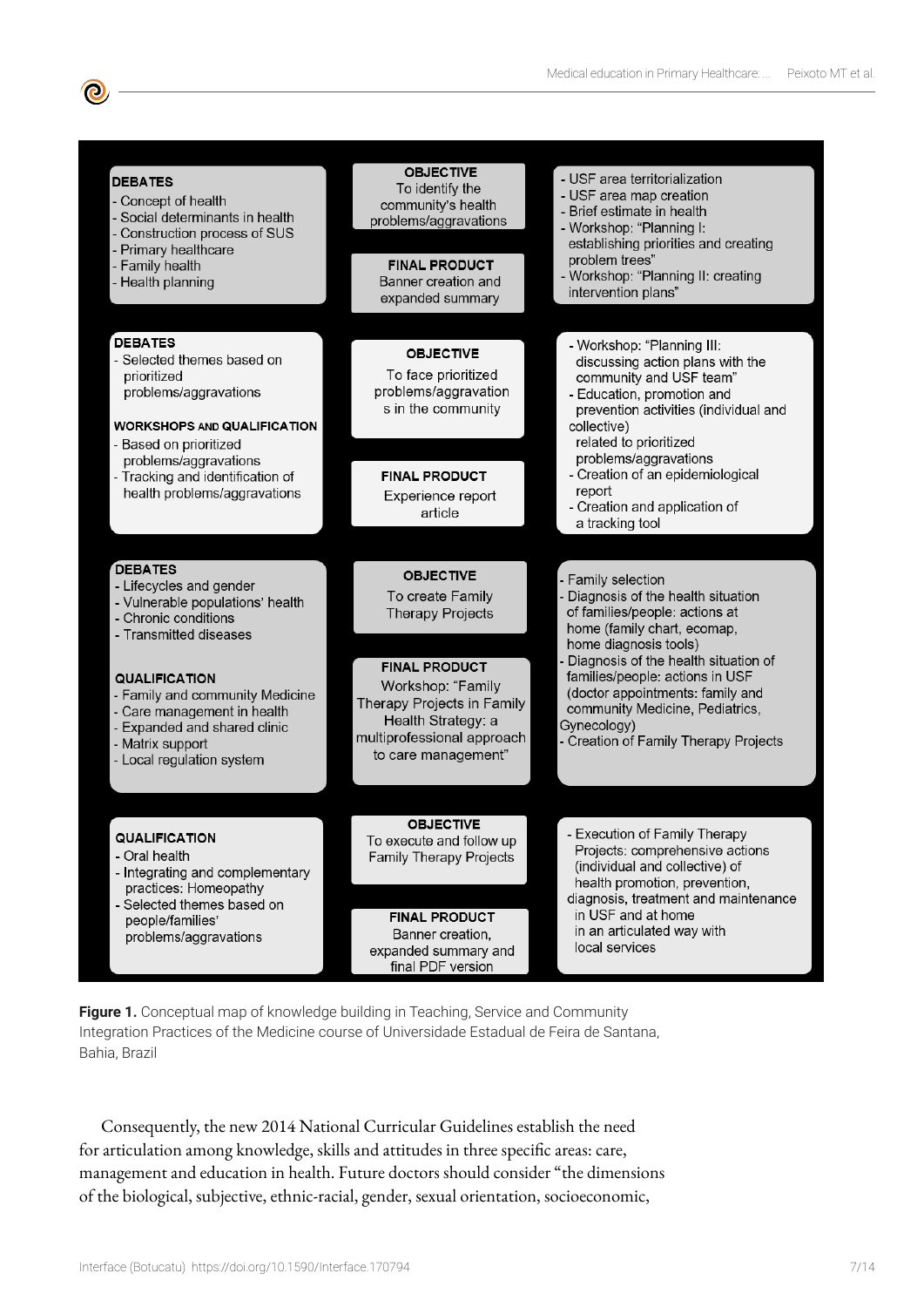political, environmental, cultural, ethical diversity"18 (p. 2) in healthcare. Health management intends to "understand the health system's principles, guidelines and policies and participate in management and administration actions<sup>"18</sup> (p. 3). Education in health, in turn, is focused on an "initial, continued and in-service education with intellectual autonomy and social commitment"<sup>18</sup> (p. 4).

 $\mathbf{\Theta}$ 

PIESC's conceptual map shows the theoretical and practical pedagogical activities contemplate MEC's guidelines<sup>18,27</sup> and are in line with the health policies adopted by the Brazilian Ministry of Health. By inserting students in the USF's daily routine from the very first year of the course, dialoging with health professionals, community leaders and health system users, a new form of protagonism is established in the process of learning, caring and producing knowledge<sup>6</sup>.

In the first year of the course, in PIESC I, we tried to develop competencies related to: the social commitment of doctors; the education of ethical-humanistic values; the knowledge of USF territory's reality, identifying existing problems/aggravations/ risks and health practices; and the creation of intervention plans that are discussed and agreed upon with the family health team and community members. Therefore, these competencies converge with Article 14 of the National Curricular Guidelines. According to this article, the investigation of Collective Health problems "includes the analysis performance of the health needs of groups of people and the life and health conditions of communities, considering dimensions of risk, vulnerability, incidence and prevalence of health conditions<sup>18</sup> (p. 9).

In PIESC II, students develop competencies related to local planning with the community and USF/NASF team. This local planning includes the operationalization of intervention actions and tools that are appropriate and feasible to the reality. The strategies used are: community meetings/workshops and conversation circles, spaces of conflict and interprofessional consensus. These activities contemplate Article 15 of the National Curricular Guidelines. This article addresses the participation of students in the discussion and creation of intervention projects in social groups, always taking cultural aspects and autonomy into consideration and fostering the insertion of actions of promotion and education in health in all care levels, with emphasis to primary care<sup>18</sup>.

PIESC I and II experiences settle knowledge in the field of Collective Health based on strategic planning actions. Based on the situational diagnosis, different social agents (students, teachers, health team, users and communities) build several explanations for the social territory's reality and negotiate feasible solutions to be applied, monitored and assessed $33$ .

PIESC III and IV activities are focused on families/people, based on the creation, discussion, agreement and execution of Family Therapy Projects (FTP). FTP conducts comprehensive (individual and collective) actions to promote health; identify risks and vulnerabilities; prevent diseases and aggravations; diagnose, treat and maintain health in USF (doctor appointments), at home (educational activities) and in referral services (follow-up of clinical, social and imaging procedures) in an articulate way with the healthcare network.

Using FTP reinforces the practice elicited in Article 5 of the National Curricular Guidelines. According to this article, this practice "aims at a person, family and community-centered care, emphasizing interprofessional work with the development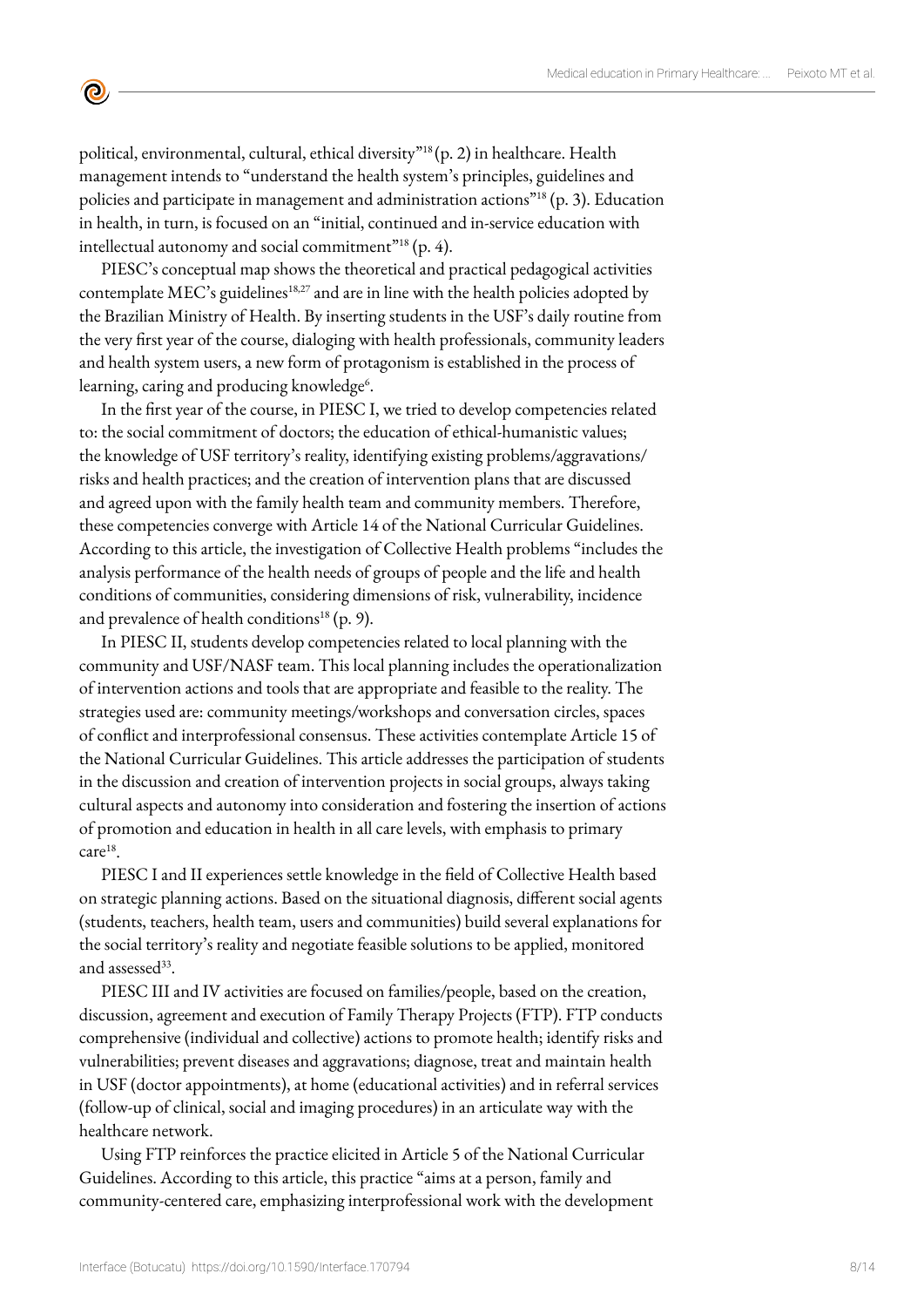of a horizontal and shared relationship, respecting the needs and desires of the person under care, the family and the community, their understanding of what being sick means, the identification of common objectives and responsibilities between health professionals and users in healthcare"<sup>18</sup> (p. 3).

 $\mathbf{\Theta}$ 

FTP is a tool that operationalizes care management. It aims at providing health technologies according to individual needs in different moments of the person's life<sup>34</sup>. FTP is a movement of co-production and co-management of the therapeutic process of people/families. It works as an integration and organization tool of health teams<sup>35</sup>. The use of this tool in PIESC's daily routine helps achieve a shared knowledge among students, teachers, health team and people/families. It enables to build competencies and skills required from doctors to work in primary healthcare and ESF.

Besides being in line with the National Curricular Guidelines and the Public Health Policies, PIESC's conceptual map is also in compliance with the guidelines for primary healthcare education in undergraduate Medicine courses. These guidelines were determined by the Brazilian Association of Medical Education (ABEM) and the Brazilian Society of Family and Community Medicine (SBMFC)<sup>29</sup>.

The guidelines establish three dimensions of knowledge for education in primary healthcare. In the individual approach, students should "know and use the personcentered, comprehensive, complex, interdisciplinary, longitudinal and problemsolving clinical approach based on scientific evidence, but individualizing the care process"29 (p. 144-5). In the family approach, students deal with different phases of the lifecycle, acknowledge the family structure and dynamics, use tools of family diagnosis and identify the influence intrafamily relationships have in the health-disease-care process<sup>29</sup>. In the community approach, students learn and work with the community's health diagnosis tools, identify the society/community's organization and their social determinants in the health/disease process, identify and respect cultural diversity, understand the territory is dynamic, develop health surveillance actions and participate in popular health education activities $^{29}$ .

PIESC experience over the last 15 years was based on dialogical and articulate participation in the needs of the community and of the medical education process. However, there were difficulties and tensions, particularly in the students' understanding of the importance of SUS and primary healthcare to their education; in the articulation of the work process among PIESC, ESF and NASF; in the agreement and operationalization of FTP activities combining different points of view on the prioritized issues; and in the people/families' adoption of a new care process based on a co-management model.

These hindrances required that different agents kept ongoing negotiations and assessments that were only possible due to PIESC's longitudinal and interprofessional work<sup>23</sup>. This work, in turn, enabled the construction of bonds through care management and accountability, necessary elements to medical education in primary healthcare and in accordance with the learning by doing precept<sup>21</sup>.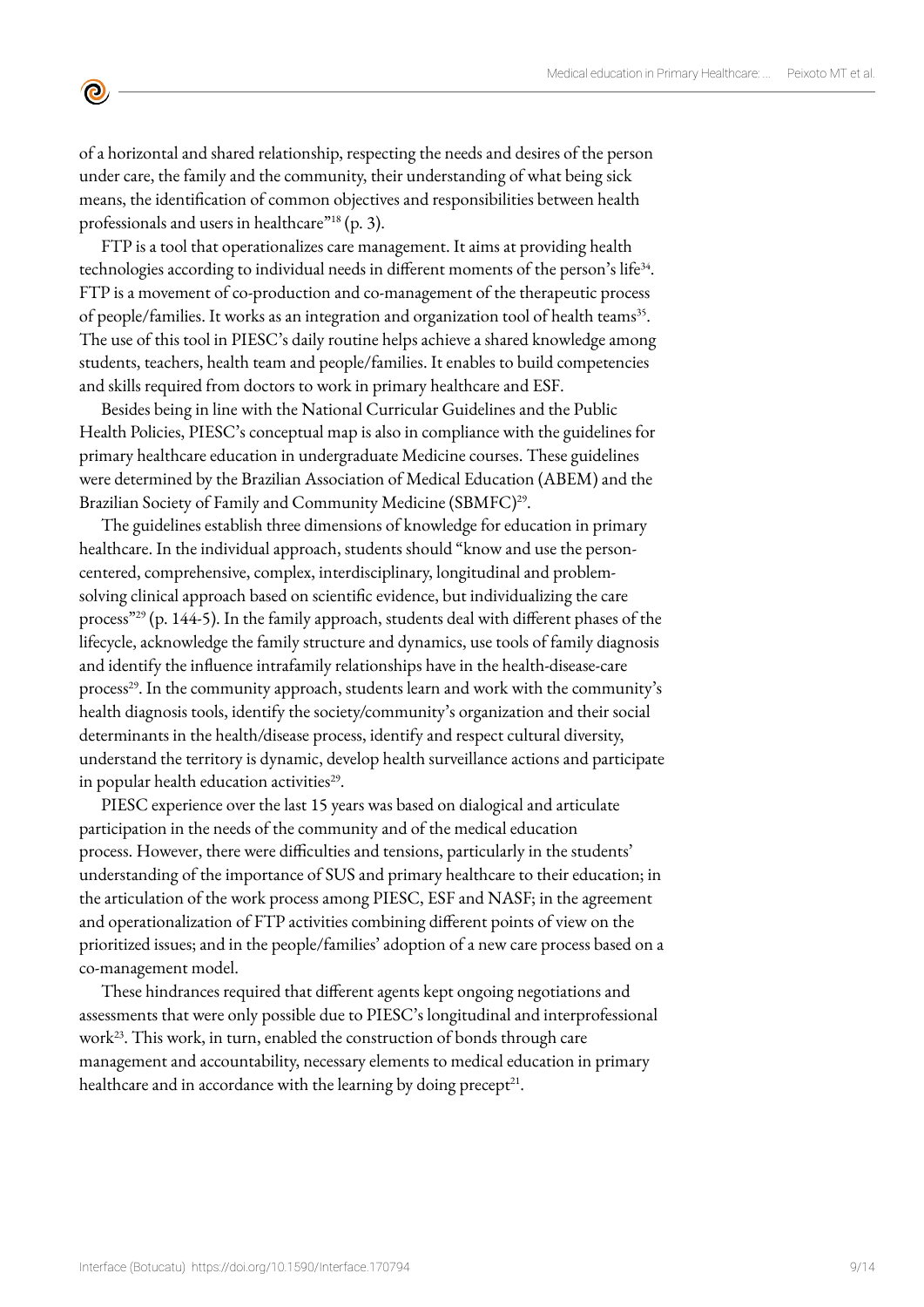# **Final remarks**

**©** 

The Teaching, Service and Community Integration Practices aim at contributing to a medical education focused on SUS needs. Therefore, as pointed out by Almeida Filho $36$ , understanding the meaning of interdisciplinarity in teaching, in the theoretical and practical fields, and in the production of knowledge related to a concrete and complex problem is essential.

Medical practice in PIESC includes Collective Health and General Family and Community Medicine. It is based on the conceptual map (Figure 1) and follows the premises of the National Curricular Guidelines (2001 and 2014) and SUS orientations. It is, therefore, an experience report. It includes the development of medical education and delineates practices with communities, families and people based on their vulnerabilities and care. PIESC is conducted in partnership with the Family Health Strategy and the local healthcare networks.

The connection made between the teaching and learning activities and the healthcare reality and teamwork practices, characterized by the reflection upon what to do and how to do it together, points towards care accountability, which is an important assumption of education in health, particularly of doctors, in primary healthcare. In these scenarios, the articulation of universities with health services when faced by the needs and problems of the community/family/people is a great challenge.

PIESC's work presents new perspectives and potentialities based on strengthening the bond with ESF/NASF professionals and on expanding the interdisciplinary work. As observed, FTP demands require continuity, as part of the health services network, in order to ensure resolubility of the actions that were thought, planned and executed. The development of shared therapeutic projects somehow depends on the level of accountability of those involved in care management and practice. It means educating health professionals, particularly doctors, to incorporate new ways of providing healthcare, opening up for possibilities of creative encounters to problematize and continuously reflect upon the processes of thinking and providing healthcare.

The curricular guidelines of the 2014 Medicine courses expanded the politicalpedagogical discussion on medical education. This discussion was spread throughout the national territory, compelling all undergraduate Medicine courses to re-discuss their curricular bases. This reach shows the importance of primary healthcare as coordinator of care in SUS. This is due to the fact that primary healthcare requires new institutional arrangements and further strategies of education of health professionals to become committed to comprehensive, problem-solving and quality practices.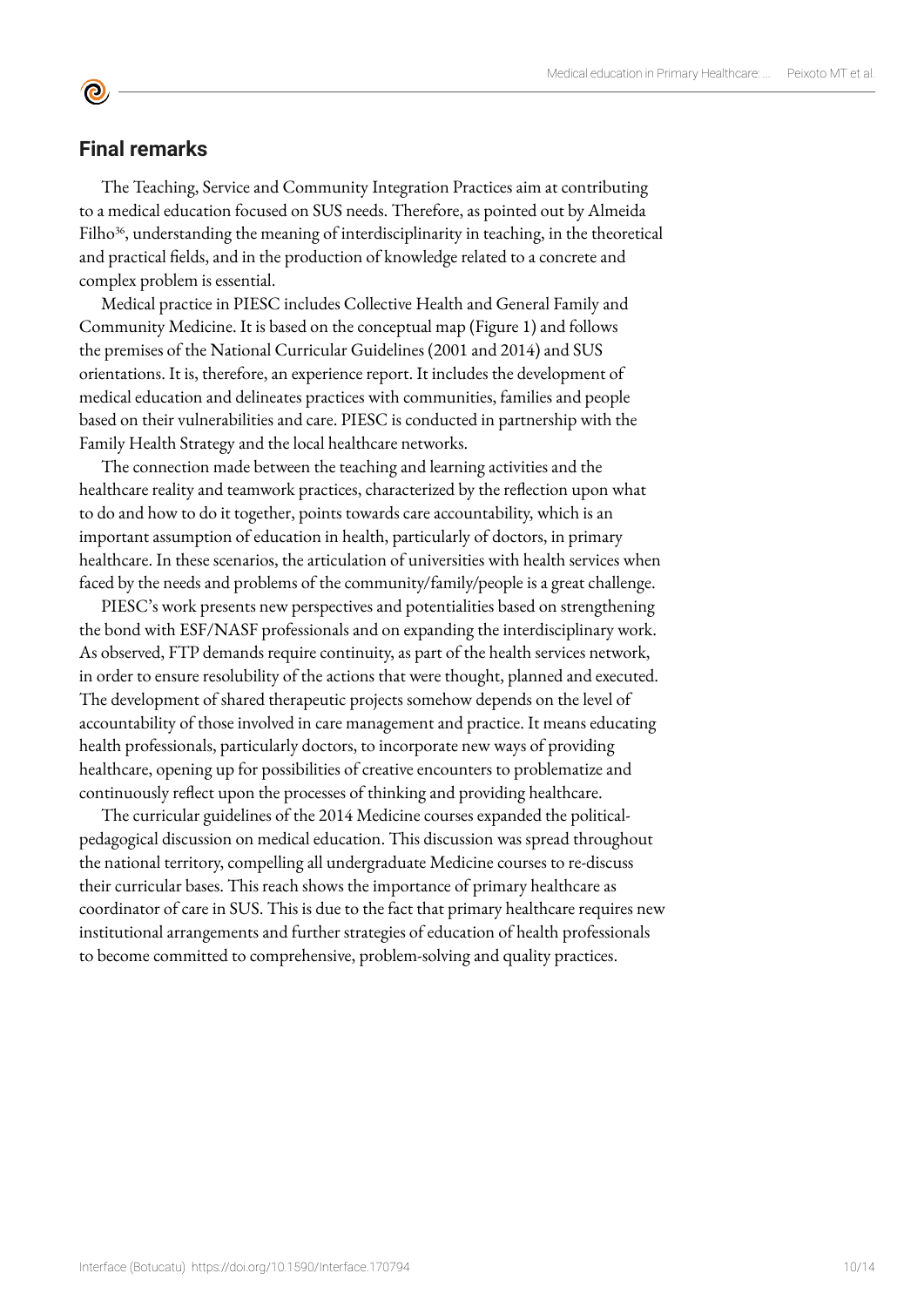#### Authors' contributions

All authors participated actively in all the stages of the preparation of the manuscript.

#### Acknowledgments

We would like to thank the students, teachers, health professionals of the Family Health Strategy and Family Health Support Center, as well as SUS users, who build and rebuild PIESC in the health unit's daily routine.

#### **Copyright**

This article is distributed under the terms of the Creative Commons Attribution 4.0 International License, BY type (https://creativecommons.org/licenses/by/4.0/ deed.en).

**CC**) BY

# **References**

- 1. Vendruscolo C, Prado ML, Kleba ME. Formação de recursos humanos em saúde no Brasil: uma revisão integrativa. Educ Rev. 2014; 30(1):215-44.
- 2. Ministério da Saúde (BR). Portaria nº 198, de 13 de Fevereiro de 2004. Institui a Política Nacional de Educação Permanente em Saúde como estratégia do SUS para a formação e o desenvolvimento de trabalhadores para o setor e dá outras providências. Brasília: Ministério da Saúde; 2004.
- 3. Ministério da Saúde (BR). Portaria nº 1996, de 20 de Agosto de 2007. Dispõe sobre as diretrizes para a implementação da política nacional de educação Permanente em Saúde e dá outras providências. Brasília: Ministério da Saúde; 2007.
- 4. Paiva CHA, Teixeira LA. Reforma sanitária e a criação do Sistema Único de Saúde: notas sobre contextos e autores. Hist Cienc Saude - Manguinhos. 2014; 21(1):15-35.
- 5. Silva CC, Silva ATMC, Braga JEF. Revisitando a formação de recursos humanos de saúde no Brasil. Rev Bras Cienc Saude. 2009; 13(3):23-30.
- 6. Feuerwerker LCM. Micropolítica e saúde: produção do cuidado, gestão e formação. Porto Alegre: Editora Rede Unida; 2014.
- 7. Capozzolo AA, Casetto SJ, Imbrizi JM, Henz AO, Kinoshita RT, Queiroz MFF. Narrativas na formação comum de profissionais de saúde. Trab Educ Saude. 2014; 2(2):443-56.
- 8. Fertonani HP, Pires DER, Biff D, Scherer MDA. Modelo assistencial em saúde: conceitos e desafios para a atenção básica brasileira. Cienc Saude Colet. 2015; 20(6):1869-78.
- 9. Mendes EV. A construção social da atenção primária à saúde. Brasília: Conass; 2015.
- 10. Organización Panamericana de la Salud. La renovación de atención primaria de salud em las Américas. Washington: Opas; 2007.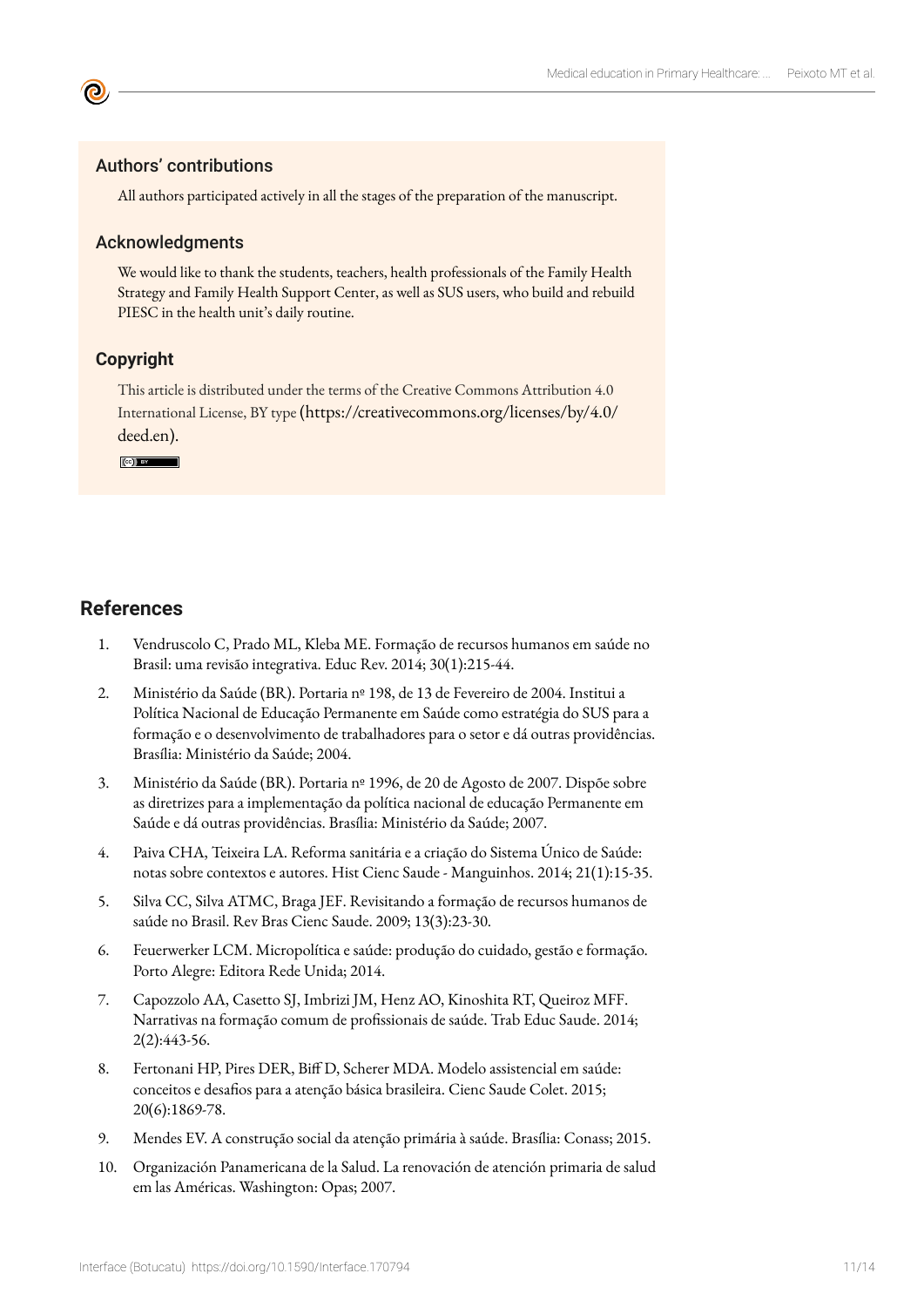- 11. Trivedi D. Cochrane review summary: interventions for improving outcomes in patients with multimorbidity in primary care and community settings. Prim Health Care Res Dev. 2017; 18(2):109-11.
- 12. Macinko J, Starfield B, Erinosho T. The impact of primary healthcare on population health in low- and middle-income countries. J Ambul Care Manage. 2009; 32(2):150- 71.
- 13. Hauser L, Castro RCL, Vigo A, Trindade TG, Gonçalves MR, Stein AT, et al. Tradução, adaptação, validade e medidas de fidedignidade do Instrumento de Avaliação da Atenção Primária à Saúde (PCATool) no Brasil: versão profissionais de saúde. Rev Bras Med Fam Comunidade. 2013; 8(29):244-55.
- 14. Vitoria AM, Harzheim E, Takeda SP, Hauser L. Avaliação dos atributos da atenção primária à saúde em Chapecó, Brasil. Rev Bras Med Fam Comunidade. 2013; 8(29):285-93.
- 15. Macinko J, Harris MJ, Phil D. Brazil's family health strategy delivering communitybased primary care in a universal health system. N Engl J Med. 2015; 372(23):2177-81.
- 16. Rasella D, Harhay MO, Pamponet ML, Aquino R, Barreto ML. Impact of primary health care on mortality from heart and cerebrovascular diseases in Brazil: a nationwide analysis of longitudinal data. BMJ. 2014; 349:g4014.
- 17. Ministério da Educação (BR). Resolução nº 1.133, de 7 de Agosto de 2001. Institui as diretrizes curriculares nacionais dos cursos de graduação em enfermagem, medicina e nutrição. Brasília: Ministério da Educação; 2001.
- 18. Ministério da Educação (BR). Resolução nº 3, de 20 de Junho de 2014. Institui diretrizes curriculares nacionais do curso de graduação em medicina e dá outras providências. Brasília: Ministério da Educação; 2014.
- 19. Yin RK. Estudo de caso: planejamento e métodos. 5a ed. Porto Alegre: Bookman; 2015. p. 29-74.
- 20. Universidade Estadual de Feira de Santana Uefs. Projeto de recredenciamento do curso de medicina. Feira de Santana: Prograd; 2015.
- 21. Freire P. Pedagogia da autonomia: saberes necessários à prática educativa. São Paulo: Paz e Terra; 1996.
- 22. Farias PAM, Martin ALAR, Cristo CS. Aprendizagem ativa na educação em saúde: percurso histórico e aplicações. Rev Bras Educ Med. 2015; 39(1):143-58.
- 23. Araújo TAM, Vasconcelos ACCP, Pessoa TRRF, Forte FDS. Multiprofissionalidade e interprofissionalidade em uma residência hospitalar: o olhar de residentes e preceptores. Interface (Botucatu). 2017; 21(62):601-13.
- 24. Peixoto MT, Santos JLP, Rocha MRR, Carvalho RC. Práticas de integração ensino, serviço e comunidade (PIESC): fundamentos da atenção básica à saúde na formação do médico. Rev Saude Colet Uefs. 2017; 7(2):1.
- 25. Deleuze G, Guattari F. Mil platôs: capitalismo e esquizofrenia. Rio de Janeiro: Editora 34; 1997.
- 26. European Academy of Teachers in General Practice Euract. The euract educational agenda of general practice/family medicine. Lisboa: Adso; 2006.
- 27. Ministério da Educação (BR). Resolução nº 4, de 7 de Novembro de 2001. Institui diretrizes curriculares nacionais do curso de graduação em medicina. Brasília: Ministério da Educação; 2001.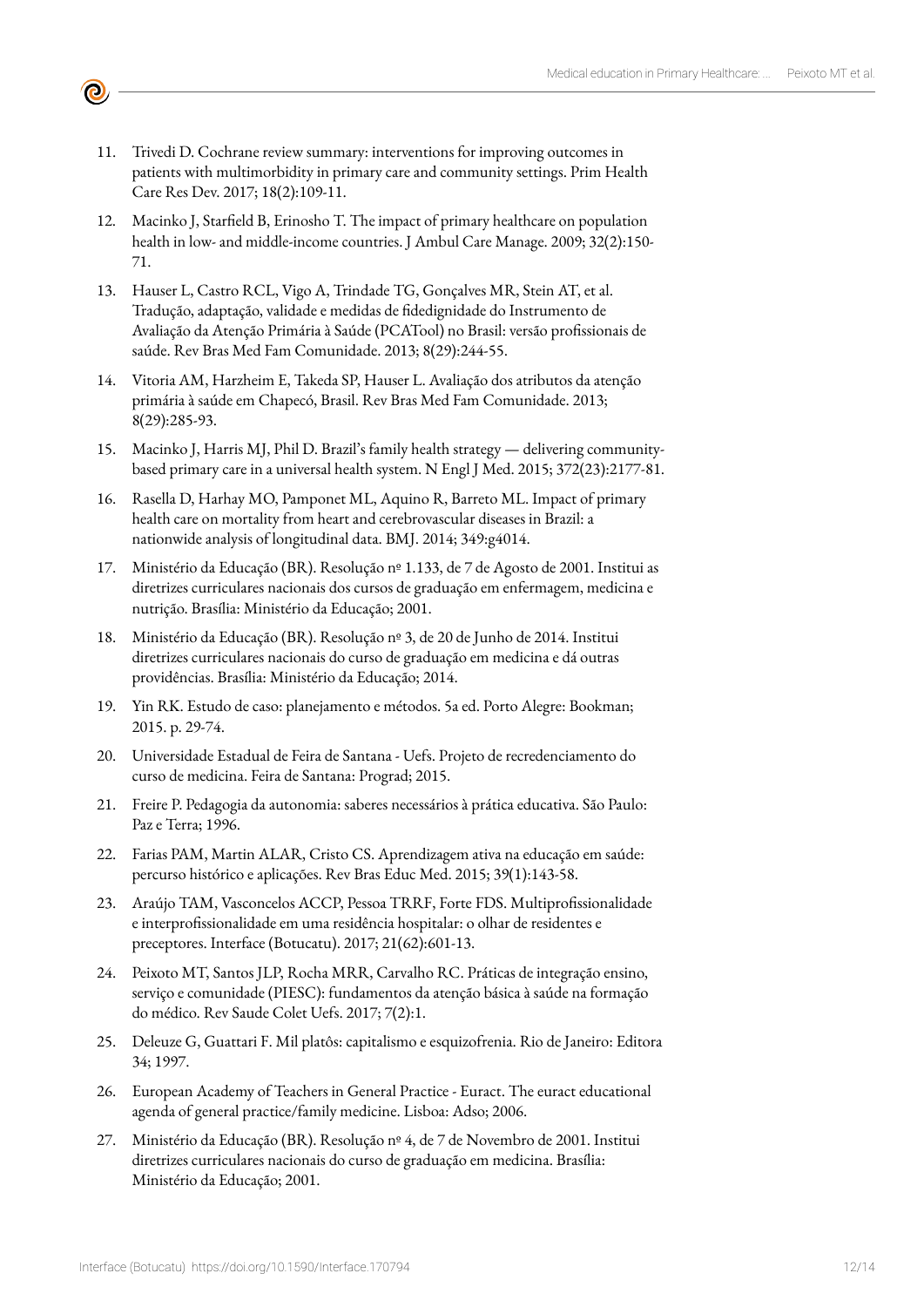28. Vieira MLS, Paim JS, Schraiber LB. O que é Saúde Coletiva? In: Paim JS, Almeida Filho N. Saúde coletiva: teoria e prática. Rio de Janeiro: MedBook; 2014. p. 3-12.

 $\bullet$ 

- 29. Demarzo MMP, Almeida RCC, Marins JJN, Trindade TG, Anderson MIP, Stein AT, et. al. Diretrizes para o ensino na Atenção Primária à Saúde na graduação em medicina. Rev Bras Med Fam Comunidade. 2011; 6(19):145-50.
- 30. Bordin TM. O saber e o poder: a contribuição de Michel Foucault. Saberes. 2014; 1(10):225-35.
- 31. Santos M. A natureza do espaço: técnica, razão e emoção. 4a ed. São Paulo: Edusp; 2004.
- 32. Presidência da República (BR). Lei nº 12.871, de 22 de Outubro de 2013, Institui o Programa Mais Médicos, altera as Leis no 8.745, de 9 de Dezembro de 1993, e nº 6.932, de 7 de Julho de 1981, e dá outras providências. Diário Oficial da União. 23 Out 2013. (ano CL, n. 206).
- 33. Teixeira CF, Vilasboas ALQ, Abreu de Jesus WL. Proposta metodológica para o planejamento em saúde no SUS. In: Teixeira CF. Planejamento em saúde: conceitos, métodos e experiências. Salvador: Edufba; 2010. p. 51-75.
- 34. Cecílio LCO. Apontamentos teórico-conceituais sobre processos avaliativos considerando as múltiplas dimensões da gestão do cuidado em saúde. Interface (Botucatu). 2011; 15(37):589-99.
- 35. Peixoto MT, Carvalho RC, Vilasboas ALQ. Projeto terapêutico familiar: uma experiência de atenção integral em uma unidade de saúde da família num munícipio do semiárido baiano. Rev Saude Colet Uefs. 2017; 7(2):35-43.
- 36. Almeida Filho N. Interdisciplinaridade na universidade nova: desafios para a docência. In: Cervi G, Rausch RB, organizadores. Docência universitária: concepções, experiências e dinâmicas de investigação. Blumenau: Meta Editora; 2014. p. 21-8.